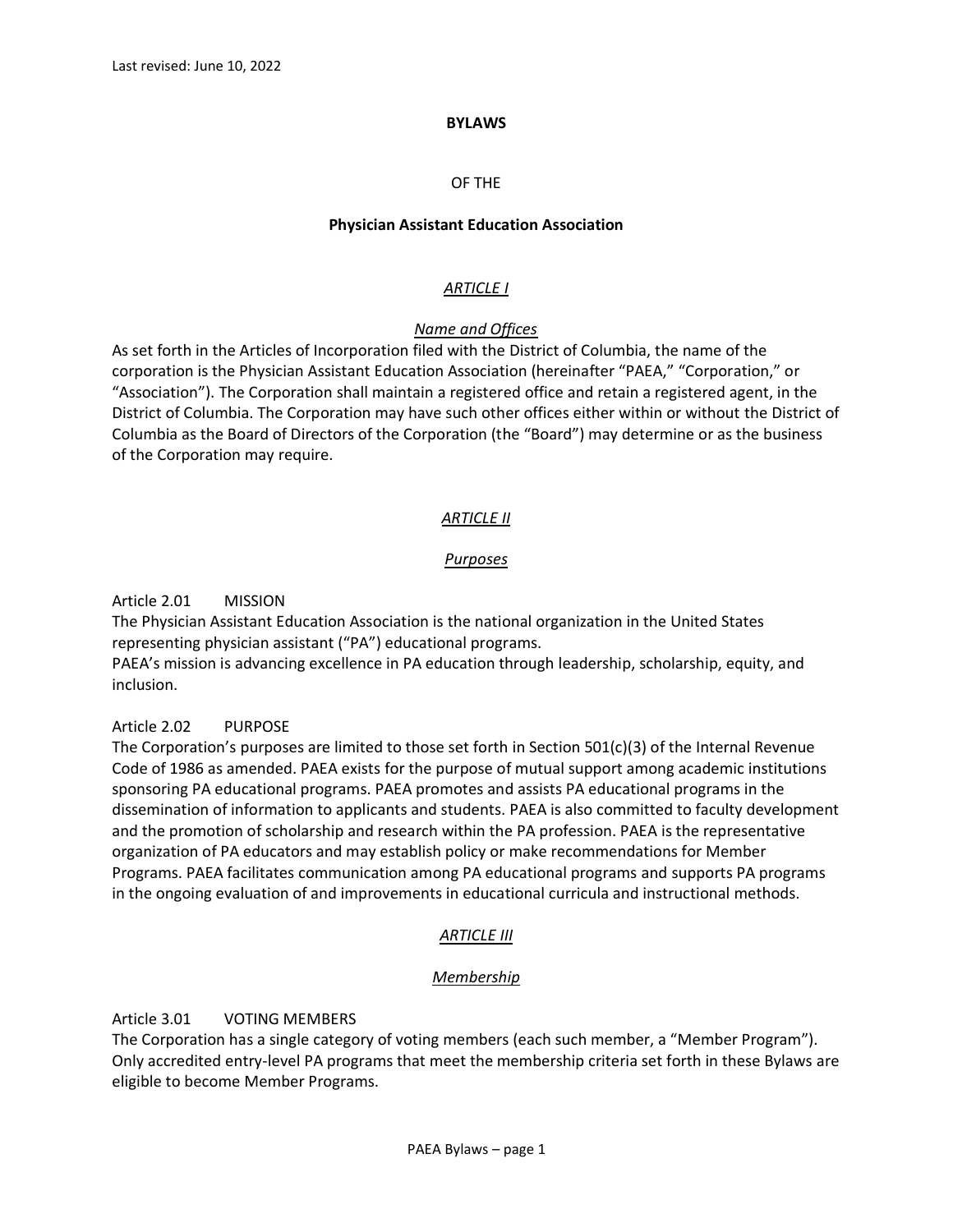### Article 3.02 VOTES

Each Member Program has one vote. Member Programs must designate in writing one voting representative. Member Programs are entitled to designate a proxy at membership meetings of the organization. The proxy must be a Member Program representative as defined in article 3.08. No voting representative may represent more than two programs.

# Article 3.03 NONVOTING MEMBER CATEGORIES

The Board may establish additional categories of nonvoting membership at its discretion. Such additional categories may include (by way of example, not limitation) Institutional Colleague, Individual Colleague, or such other categories as approved by the Board and set forth in these Bylaws or in the Policies and Procedures Manual. Such additional members are nonvoting unless voting rights are specifically approved by two-thirds of the PAEA Member Programs.

### Article 3.04 RESIGNATION

Any Member Program may resign from PAEA after fulfilling all financial obligations to PAEA by giving written notice of such intention to the Secretary, who will present it to the Board no later than the first Board meeting after its receipt.

### Article 3.05 TERMINATION

If the Board determines that a Member Program is in violation of the membership criteria stated in these Bylaws, PAEA will notify the Member Program Director in writing, setting forth the specific areas of alleged noncompliance with PAEA membership requirements. If, within 30 calendar days of receipt of formal notification of noncompliance with PAEA membership criteria, the noncompliant Member Program fails to satisfy the specified membership criteria, and/or fails to present a formal proposal to remedy the identified deficiency to be reviewed for approval by the Board, the Member Program's membership in PAEA will be terminated. The Board in its sole discretion determines what is a reasonable time period to remedy noncompliance.

### Article 3.06 DUES AND FEES

Member Programs are assessed annual membership dues and a separate fee for the initial application for membership. All dues and fees are set by the Board for approval by the membership. Failure of a Member Program to pay application and/or membership dues constitutes a failure to meet membership criteria, subjecting the Program to procedures for such failure contained in these Bylaws and the Policies and Procedures Manual.

### Article 3.07 CRITERIA

Membership is open to individuals and entities interested in and supportive of the Association and its purposes, that timely remit applicable dues within classes of membership as established by the Board.

All categories of membership must satisfy the following criteria:

- Provide PAEA information and data on program operations and characteristics as specified in the PAEA Policies and Procedures Manual.
- Comply with the PAEA Policies and Procedures Manual.

All Member Programs must satisfy the following criteria:

• Be accredited through the Accreditation Review Commission on Education for the Physician Assistant ("ARC-PA").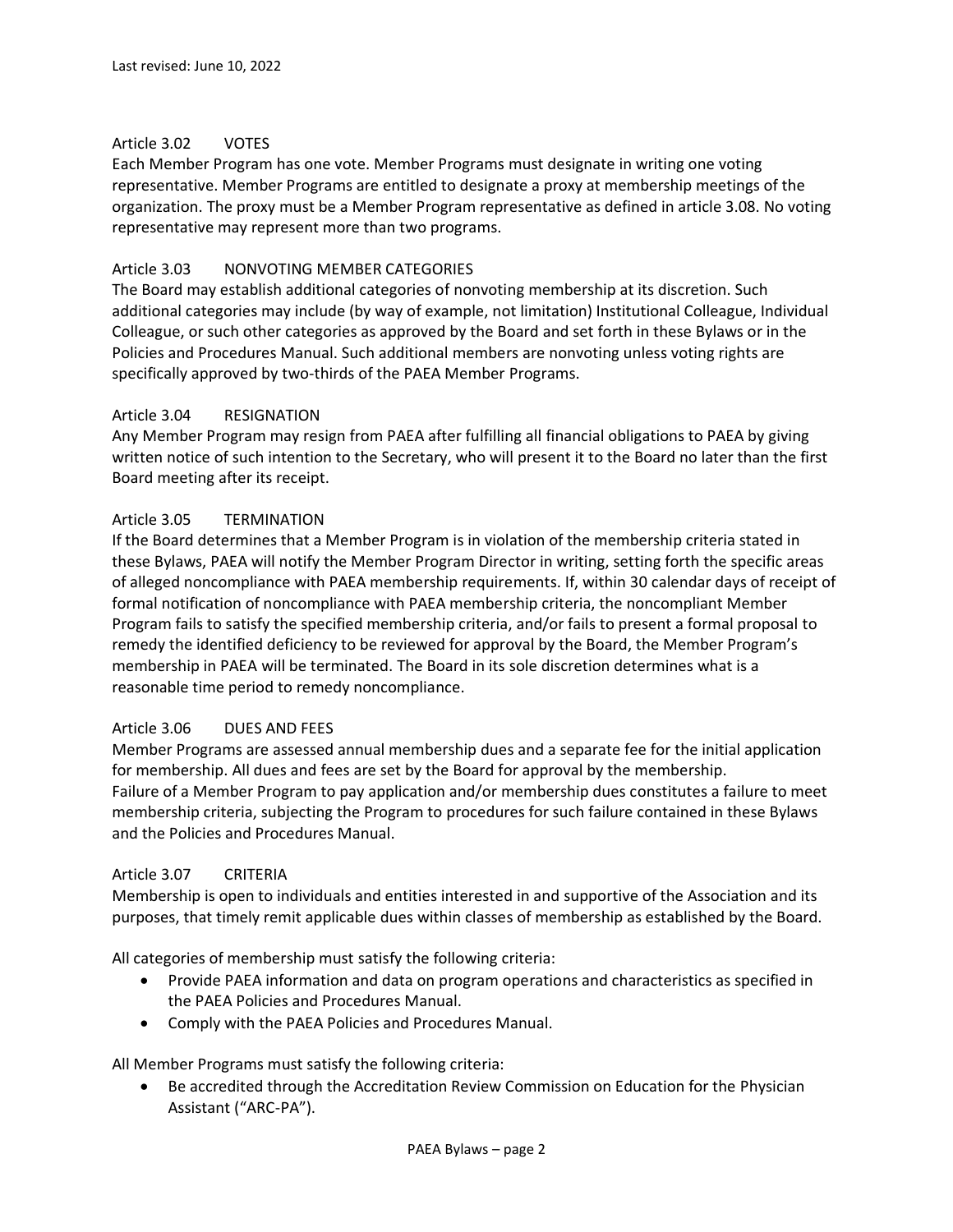• Provide annual data for the program survey and curriculum survey upon PAEA request.

### Article 3.08. PROGRAM REPRESENTATIVES

A program director of a Member Program or designee may name an unlimited number of Program Representatives. A Program Representative is an individual integral to the teaching or administration of the Member Program.

# Article 3.09. ELIGIBILITY FOR SERVICE

A Program Representative may serve on and chair PAEA advisory bodies, hold a Board position, or otherwise participate in PAEA activities. Individuals in nonvoting member categories are not eligible to serve on the Board but may be appointed to chair or serve on advisory bodies and participate in PAEA activities. An advisory body is defined as a volunteer group at least one non-Board member.

# *ARTICLE IV*

# *Board of Directors*

### Article 4.01 BOARD AUTHORITY

Authority for all PAEA affairs rests with the Board. The Board implements policy and conducts the business of PAEA. The Board has the authority to:

- Conduct all PAEA business between membership meetings
- Appoint a Chief Executive Officer ("CEO"), who is an *ex officio* nonvoting member of the Board and other officers for conducting the day-to-day operations of PAEA under the supervision of the President and the Board
- Submit reports of its activities at membership meetings
- Remove from office any Board member who fails to perform required duties or for other good cause
- Fill a vacancy in any PAEA office
- Sign contracts on behalf of the organization
- Designate performance of annual financial statement and audit
- Promulgate educational policy and recommendations for members
- Organize Member Programs by region.

Except as otherwise provided by law or these Bylaws, the Board has exclusive control over the property, funds, and affairs of the Corporation.

### Article 4.02 BOARD COMMITTEES

The Board, by resolution adopted by a simple majority (at least 50% plus one) of the directors then in office, may designate and appoint one or more committees, each of which consists of two or more Board members and of only Board members, which committees, to the extent provided in said resolution, in the articles of incorporation**,** or in these Bylaws, has and may exercise the authority of the Board in the management of the Corporation.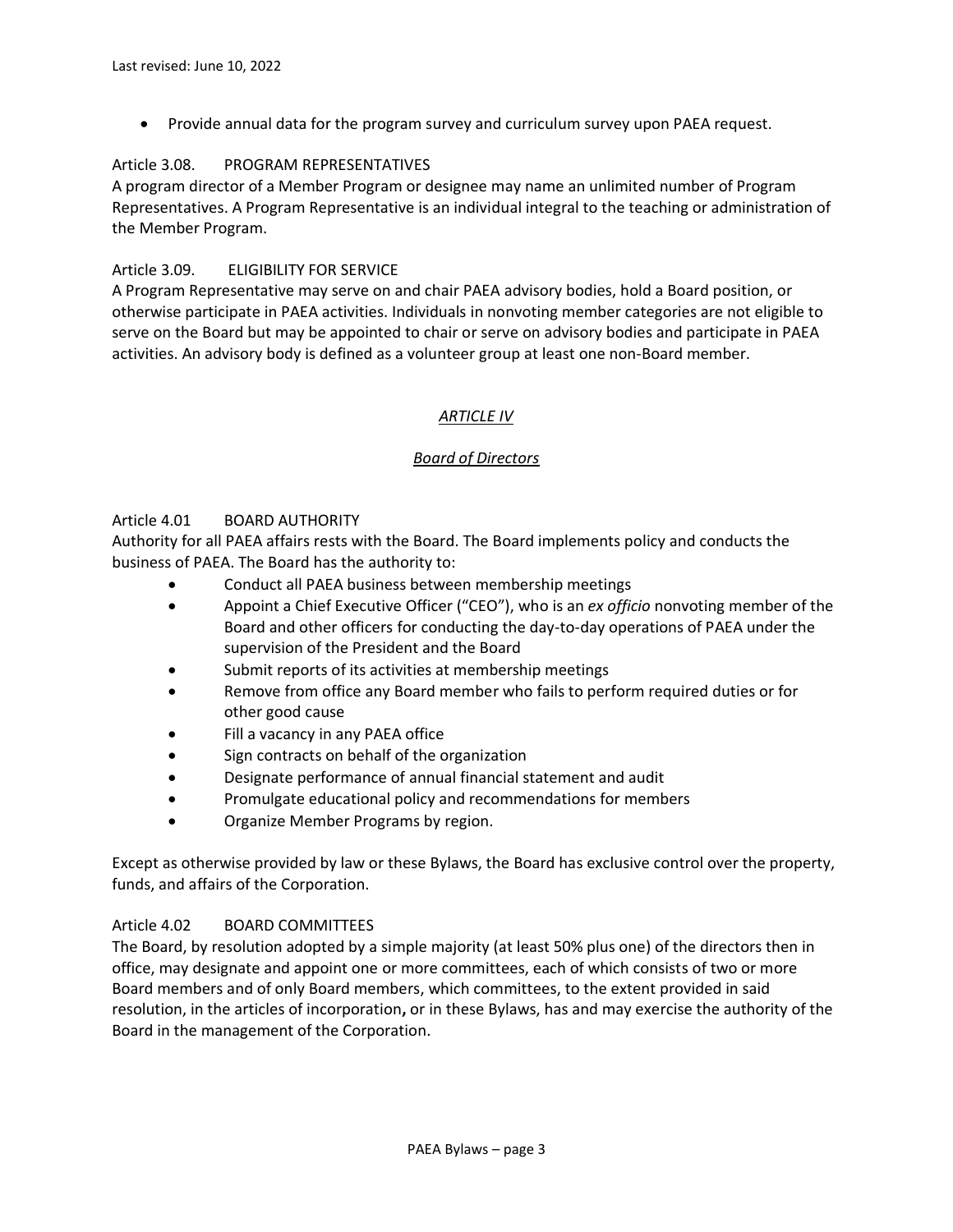#### Article 4.03 BOARD COMPOSITION

The Officers of the Corporation are the President, the President Elect, the Immediate Past President, the Secretary, the Treasurer, an appointed Chief Executive Officer, and such other subordinate officers as the Board may appoint or authorize the President to appoint. The Board consists of the Officers, including the CEO in a nonvoting ex officio capacity, the Student Director, and six (6) Directors at Large.

### Article 4.04 ELECTION

The President Elect, the Secretary, the Treasurer, and the Directors at Large are elected by the affirmative vote of a simple majority of valid ballots cast by the voting representatives (including by proxy). Board candidates must meet eligibility criteria published by the Association. The candidate list and the Board position for which such candidate is nominated, if applicable, is distributed to Member Programs at least 20 calendar days before the election date. Candidates for the office of the Student Director are sought by open call to the PAEA membership and approved by the PAEA Board. In an election in which no candidate for an office (including the Director at Large positions) receives the required simple majority vote, or there is a tie vote, another membership election is held.

For officer positions, the runoff election will consist of the two candidates who received the greatest number of votes.

For the Director at Large positions, the following will apply:

- In the event that two or more candidates tie, receive a simple majority of votes and there is one less seat to be elected than the candidates remaining, there will be a runoff among the candidates
- In the event that no candidate receives a simple majority of votes, there will be a runoff for the candidates receiving the highest number of votes equal to the number of positions remaining to be elected, plus one (to be modified if there is a tie).
- In the event that fewer candidates than open positions receive a simple majority, those with a simple majority will be elected and a runoff will be held for remaining open position, among candidates receiving the highest number of votes equal to the number of positions remaining to be elected, plus one (to be modified if there is a tie).
- When all remaining candidates in a runoff election tie, a random method will be advised by our registered Parliamentarian.

If for any reason any election cannot be held or is not held at a membership meeting the Board may arrange for the election to occur by ballot submitted by postal mail and/or by electronic transmission.

#### Article 4.05 TERMS

The Treasurer serves for 3 years. The Secretary serves for 3 years. The Directors at Large serve for 3 years. The President Elect serves for 1 year. At the end of such term, the President Elect becomes President. The President serves for 1 year beginning immediately at the conclusion of the term as President Elect. At the end of such term, the President becomes the Immediate Past President. The Immediate Past President serves for 1 year beginning immediately at the conclusion of the term as President. No person may serve in the position of President (including President Elect and Immediate Past President) for more than one consecutive term. No person may simultaneously serve in two Board positions. No person may serve in the position of Secretary, Treasurer, or Director at Large for more than two consecutive terms. The Student Director is appointed by the Board and may serve one 2-year term, unless extended by the Board. Dates of terms are determined by the Board and published in the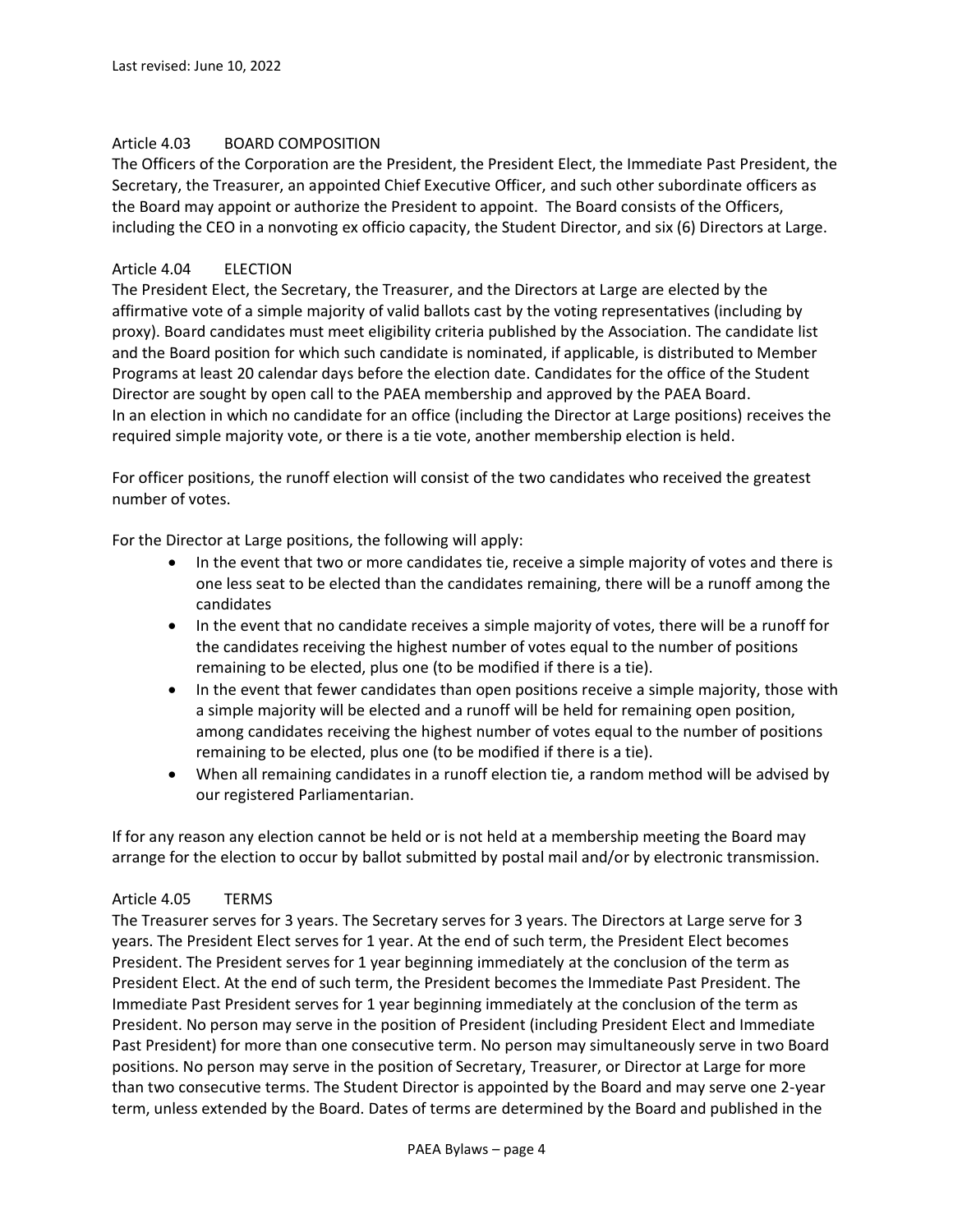Policies and Procedures Manual. Terms of office do not terminate until: (a) the installation of a successor; (b) the effective date of one's resignation submitted in writing; (c) upon one's death; or, (d) upon removal from office or position in accordance with the provisions of these Bylaws.

A Board member who is no longer a faculty member at a Member Program or whose program loses its PAEA membership for any reason remains eligible to serve in the Board position for up to one year, provided the Board member joins the Association as an Individual Colleague or a faculty member at an Institutional Colleague program within 90 days of change in status. Failure to attain status as a representative of a Member Program after one year results in loss of eligibility to serve on the Board.

# Article 4.06 DUTIES OF THE BOARD

A Board member is expected to discharge the duties of care, loyalty and obedience in good faith; with the care an ordinarily prudent person in a like position would exercise under similar circumstances in a manner reasonably believed to be in the best interests of the Corporation; and by disclosing relevant known information to the Board.

# Article 4.07 DUTIES OF THE OFFICERS

An officer of the Board is expected to discharge the duties with the same care as a Director and in addition is expected to disclose to the other Directors any actual or probable material violation of law involving the corporation or material breach of duty to the corporation by an officer, employee, or agent of the corporation, that the officer believes has occurred or is likely to occur. The CEO is expected to disclose this information to the President.

# Article 4.08 DUTIES OF THE PRESIDENT

The President oversees implementation of all decisions of the Board; chairs the Board; acts as the Board's representative in overseeing the CEO; and has other duties and powers as the Board may prescribe, authorize, or set forth in the Policies and Procedures Manual.

### Article 4.09 DUTIES OF THE TREASURER

The Treasurer supervises a process for the true, accurate, and complete accounts of all PAEA financial transactions and oversee the custodian of PAEA funds. The Treasurer presents annual financial statements, which are audited by a reputable independent auditing firm (appointed by a vote of the simple majority of the Board) and presented annually to the Board and membership. The Treasurer may be required to give bond in such sum and with such surety determined and approved by the Board. The other duties of the Treasurer are assigned by the President or the Board.

### Article 4.10 DUTIES OF THE SECRETARY

The Secretary supervises a process to ensure that accurate and sufficient documentation exists to meet legal requirements and oversee the process by which meeting minutes are recorded, ensuring accuracy and availability. The other duties of the Secretary are assigned by the President or the Board.

# Article 4.11 DUTIES OF THE CHIEF EXECUTIVE OFFICER

The Board may upon simple majority vote appoint and employ a Chief Executive Officer, who:

- Is an *ex officio* nonvoting member of the Board
- Directs and executes all decisions of the Board
- Handles all day-to-day matters and duties for the operation of the Corporation.

The foregoing duties include, but are not limited to the: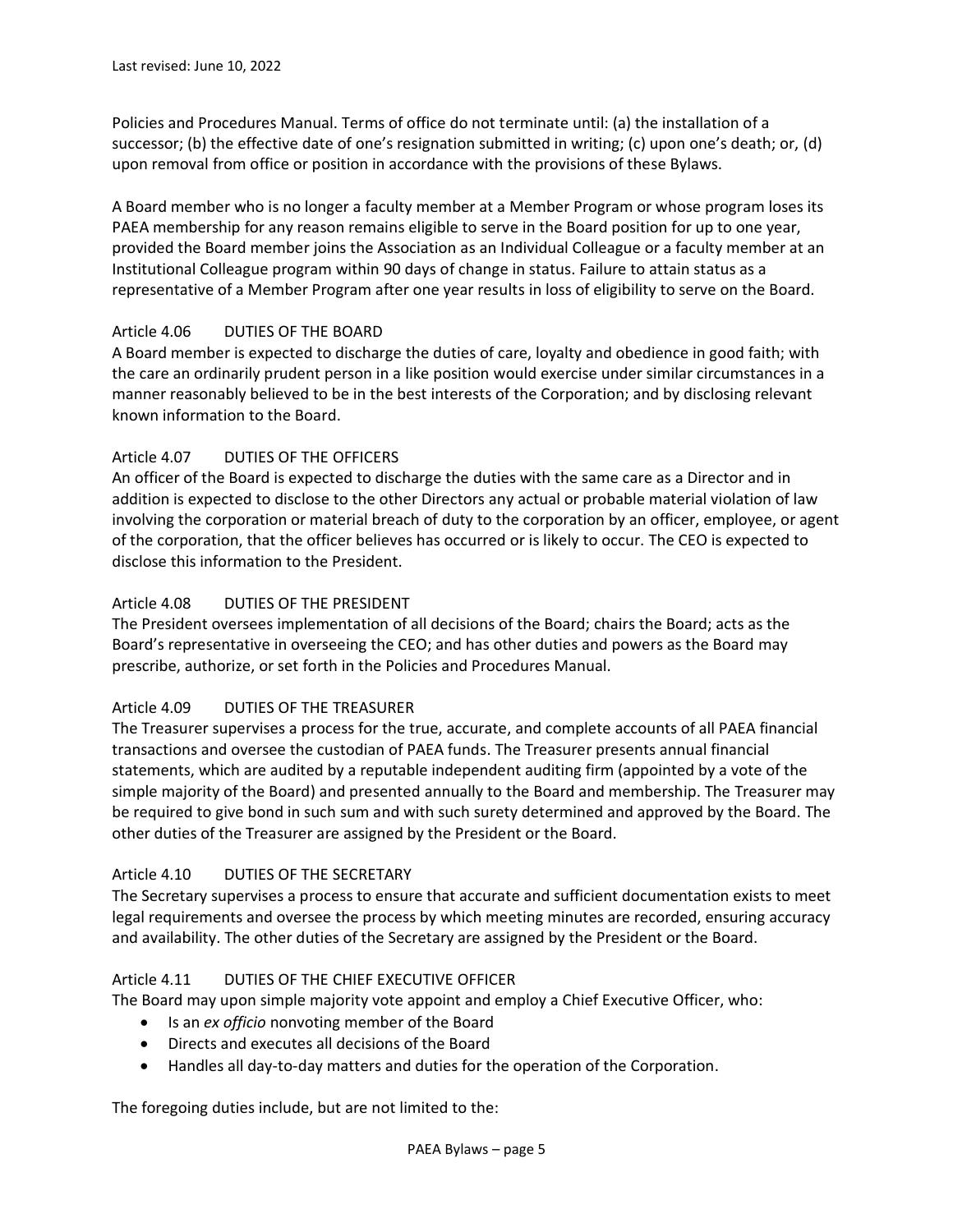- Hiring and discharge of employees to fill such positions as authorized by the Board
- Execution of contracts or other instruments on behalf of the Corporation as authorized by the Board
- Signing of checks, drafts or other orders for payment of money provided that the Board may, by resolution, provide that such checks, drafts or other orders for payment above such amount as may be specified in the resolution will require the countersignature of one or more specified officers of the Corporation.

# Article 4.12 DUTIES OF THE PRESIDENT ELECT

The President Elect acts in place of the President in the event of the President's absence or disability, except as provided in Article 4.13. The other duties of the President Elect are assigned by the President or the Board.

### Article 4.13 DUTIES OF THE IMMEDIATE PAST PRESIDENT

The Immediate Past President presides over Board meetings in the absence of the President. The other duties of the Immediate Past President are assigned by the President or the Board.

### Article 4.14 DUTIES OF DIRECTORS AT LARGE

Directors at Large are assigned duties by the President or Board.

### Article 4.15 RESIGNATION

Any Officer, Director at Large, or Student Director may resign by giving written notice to the Board, President, or Treasurer. Unless otherwise specified in such written or electronic notice, resignations take effect upon receipt.

### Article 4.16 REMOVAL

An elected Board member may be removed with cause by a simple majority vote of either:

- The membership or,
- The Board, whenever in the Board's judgment the best interests of the Corporation would be served. All Board members must have at least 21 days' notice of the proposed removal. The member at issue has an opportunity to address the Board. The Board specifies the format of the meeting to be in-person, via video conference, or by telephone.

### Article 4.17 VACANCY

In the event of a vacancy in the office of the:

- President Elect, the office is filled by vote of the membership.
- President, the office is filled by the President Elect, whereupon the office of the President Elect is deemed vacant.
- Immediate Past President, the duties of the office are filled by an individual selected by a vote of a simple majority of the Board members then in office.

If a vacancy exists in any other Board position, such vacancy may be filled by an individual appointed for a maximum of 12 months by a simple majority of the Board members in office, which does not count toward that person's two consecutive term limit, and the vacancy is thereafter filled by a vote of the membership.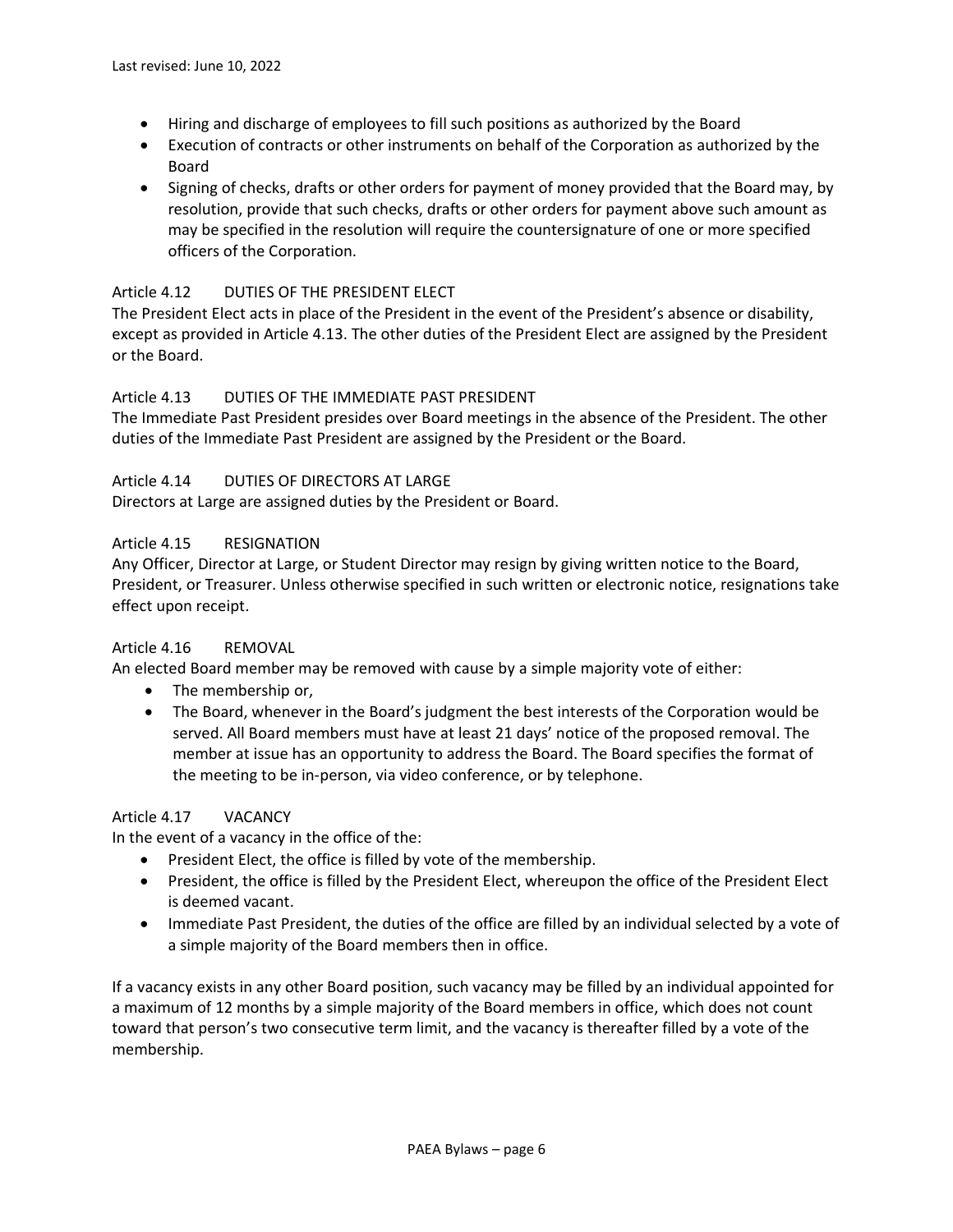# Article 4.18 MEETINGS AND ACTIONS OF THE BOARD

Any meeting of the Board, regular or special, may be held within or without the District of Columbia upon not fewer than 14 days' notice to each director, subject to waiver of notice as provided in the District of Columbia Nonprofit Corporation Act.

A simple majority of Board members in office constitutes a quorum for the transaction of business. An action of the simple majority of the Board members present at a meeting at which a quorum is present is an action of the Board. Any one or more members of the Board may participate in a meeting of the Board by teleconference or electronic media allowing all persons participating in the meeting to hear each other simultaneously. Participation by such means constitutes presence in person at a meeting. *Attendance is defined in the Policy & Procedure Manual section 3.06.01.*

Any action required or permitted at a meeting of the Board may be taken without a meeting if consent in writing, setting forth the action taken, is signed by all Board members in writing or electronically.

In the event that a quorum of the Board cannot readily be assembled due to an emergency, the Board may modify the lines of succession to accommodate the incapacity of any Board member, employee, or agent. The Board may authorize relocation of the principal office, designate alternative principal or regional offices, give notice only to those directors it is practicable to reach, and take corporate action in good faith to further the affairs of the Corporation.

Article 4.19 FISCAL YEAR The Board determines the fiscal year of the Corporation.

# *ARTICLE V*

### *Membership Meetings*

### Article 5.01 MEMBERSHIP MEETINGS

The Corporation's annual business meeting will take place at the Board's discretion, at a scheduled meeting either (a) in person, (b) via an electronic platform, or (c) by a combination of the two. The Association will publish the date, time, and location of the annual business meeting, including an online meeting, at least 90 days in advance. Additional membership meetings may be called at the Board's discretion or upon written request filed with the Secretary by ten percent of Member Programs.

### Article 5.02 NOTICE OF MEETINGS

The program director of each Member Program will be notified of the date, time, and location of the annual business meeting, including for an online meeting, at least 90 days in advance. Notice of special membership meetings will be provided to program directors no less than 10 and no more than 50 calendar days before the meeting date, to include the purpose for which the meeting is called. At each meeting, each Member Program is represented by its voting representative specified in accordance with Article 3.02.

### Article 5.03 QUORUM AND ADJOURNMENTS

The presence of one-third of Member Programs in person, by written proxy, or through attendance at an online meeting, constitutes a quorum. A quorum is necessary to conduct business and elect officers.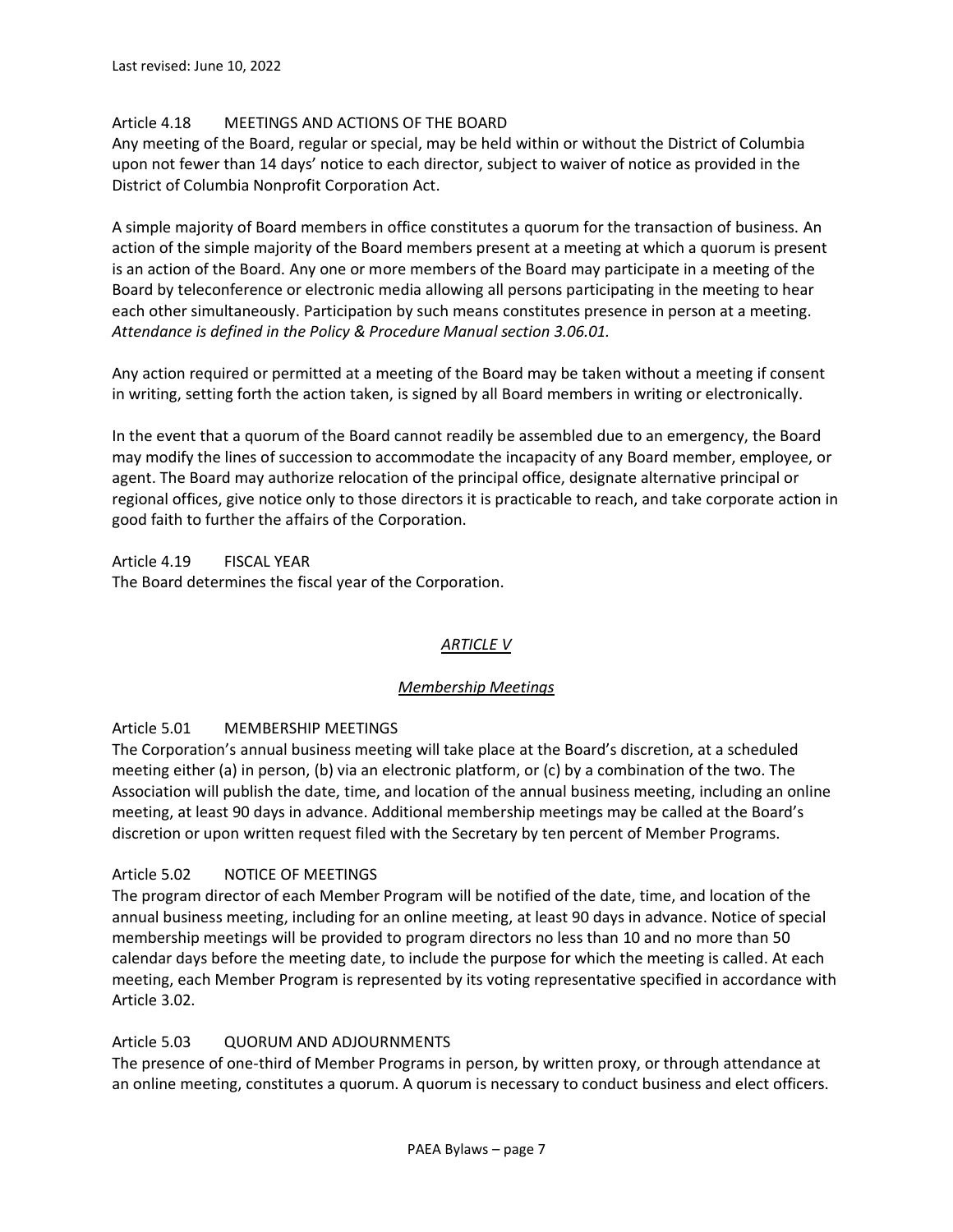If less than one-third of the Member Programs are present at any meeting, they may adjourn the meeting until a later specified time to try to obtain a quorum.

### Article 5.04 MANNER OF ACTING

Actions taken by a simple majority of Member Programs present in person, by written proxy, or through an online platform, at any meeting at which a quorum is present constitutes an action of the membership. At the discretion of the Board, any action required or permitted at a membership meeting may be considered without a meeting. The action may be submitted to vote by electronic transmission or regular mail ballot.

# Article 5.05 PARLIAMENTARY PROCEDURE

The current edition of the American Institute of Parliamentarians *Standard Code of Parliamentary Procedur*e is used to govern PAEA in parliamentary situations not provided for by law, PAEA Articles or Bylaws, or other PAEA-adopted procedures.

# Article 5.06 TREASURER'S REPORT

The Treasurer must present the Board's annual financial report to the membership, verified by the Treasurer and President, or a simple majority of the Board members then in office, setting forth:

- The assets and liabilities of the Corporation as of the end of its fiscal year,
- The principal changes in assets and liabilities during its fiscal year,
- The revenue or receipts of the Corporation during the fiscal year, and
- The expenses or disbursements of the Corporation during the fiscal year.

# *ARTICLE VI*

### *Advisory Bodies*

### Article 6.01 CREATION AND APPOINTMENT

The Board may create and dissolve such advisory bodies as it deems appropriate, whether standing or ad hoc. Standing advisory bodies are created to fulfill certain key functions of the Corporation, including governance, budget development, audit review, and nomination of Board members. Chairpersons and members are appointed in a manner determined by the Board as delineated in Section IV of the PAEA Policies and Procedures Manual.

### Article 6.02 DUTIES AND CHARGES

Each advisory body is responsible for fulfilling duties established by the Board and set forth in the PAEA Policies and Procedures Manual. The Board may change or modify such duties at any time.

### Article 6.03 PROCEDURES

The provision in these Bylaws pertaining to meetings, action without meetings, notice, waiver of notice, quorum, and voting requirements of the Board apply to advisory bodies and their members as well.

### *ARTICLE VII*

#### *Notices*

All notices required under these Bylaws are sent via United States mail or by other electronic transmission.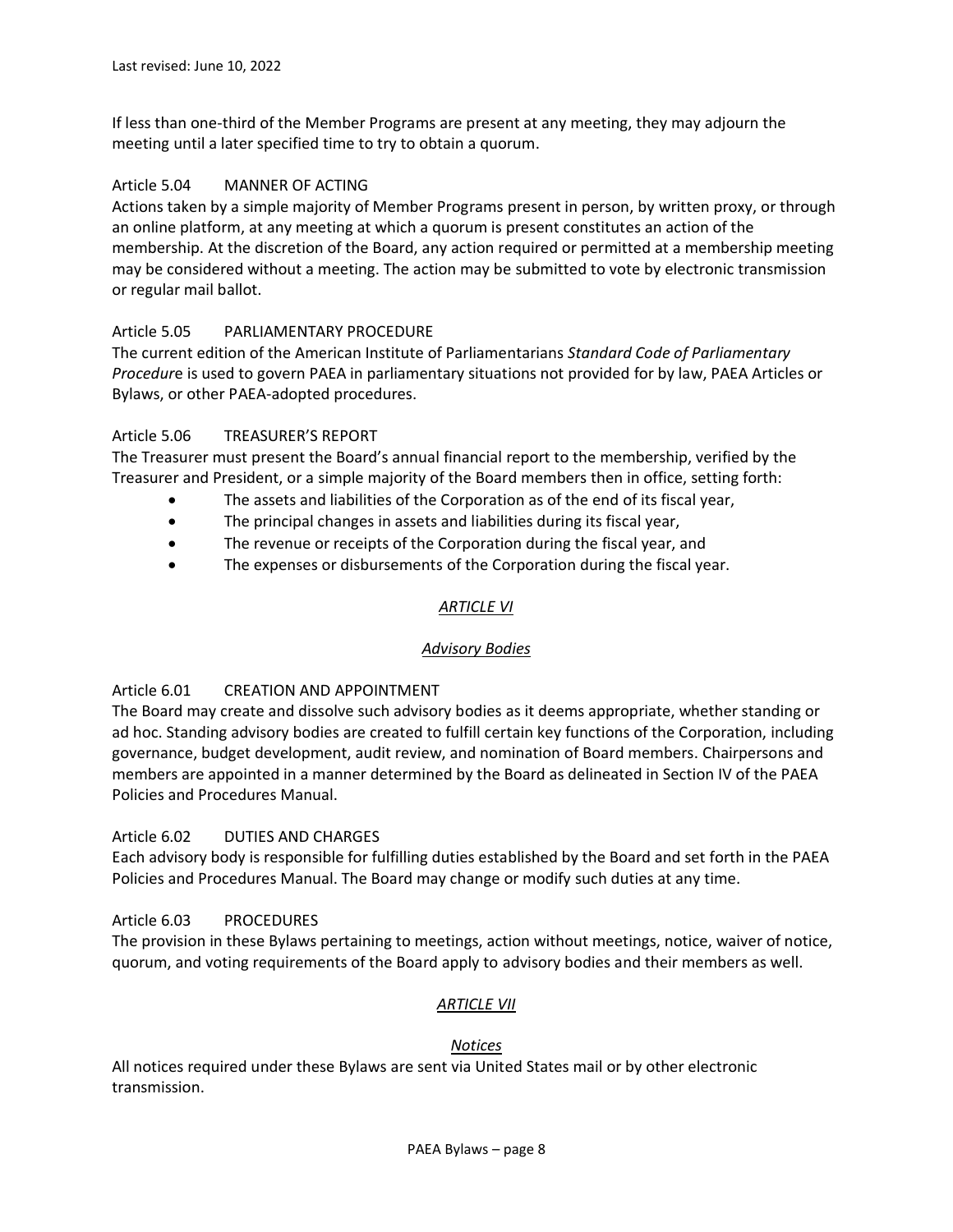# *ARTICLE VIII*

### *Indemnification And Liability*

### Article 8.01 DISCRETIONARY INDEMNIFICATION

Every person who is or was a Board member, employee or agent of the Corporation or is or was serving at the request of the Corporation as a Board member, employee, or agent of any other corporation, partnership, joint venture, trust, or other enterprise, or any other person connected with the mission of PAEA who the Board may designate, may, in the discretion of the Board, be indemnified by the Corporation against all liability and expenses actually and reasonably incurred by such person in connection with or resulting from any action, suit, or proceeding in which such person may become involved, as a party or otherwise, by reason of such person's being or having been a Board member, employee, or agent of the Corporation or a Board member, employee, or agent of such other corporation, partnership, joint venture, trust, or other enterprise, or by reason of such person's connection with the mission of the Corporation (including, without limitation, any suit brought by or in the name of the Corporation to recover an advancement of expenses made by the Corporation pursuant to an undertaking or otherwise), provided (a) that said action, suit, or proceeding is prosecuted to a final determination and such person defends successfully on the merits or otherwise or (b) in the absence of such a final determination in such person's favor, that the Board determines that such person acted in good faith and in a manner the individual reasonably believed to be in or not opposed to the best interests of the Corporation, and, with respect to any criminal action or proceeding, that such person had no reasonable cause to believe the conduct was unlawful. The determinations contemplated by subclause (b) of the proviso clause of the foregoing sentence must be made (a) by the Board by a simple majority vote of the members of the Board not parties to such action, suit, or proceeding, even though less than a quorum, or (b) by a committee of such members of the Board designated by a simple majority vote of such members of the Board, even though less than a quorum, or (c) if such quorum is not obtainable, or, even if obtainable and a quorum of disinterested members of the Board so directs, by independent legal counsel in a written opinion. If a person meets the requirements set forth in the proviso clause of the first sentence of this Article 8.01 with respect to some matters in an action, suit, or proceeding, but not with respect to others, such person may be indemnified as to the former. The provisions of this Article 8.01 are in addition to, and not by way of limitation of, the provisions of Articles 8.02 and 8.03.

### Article 8.02 MANDATORY INDEMNIFICATION IN GENERAL

To the extent that a present or former Qualifying Person or any other present or former Board member, employee, or agent of the Corporation or person who is or was serving at the request of the Corporation as a Board member, employee, or agent of another corporation, partnership, joint venture, trust, or other enterprise, or any person otherwise connected with the mission of the Corporation, in each case whom the Board has designated as entitled to be indemnified pursuant to the provisions of this Article 8.02, has been successful on the merits or otherwise in defense of any action, suit, or proceeding of a type referred to in Article 8.01, or in defense of any claim, issue, or matter therein, or in any action, suit, or proceeding brought by such person to enforce a right to indemnification or to advancement of expenses hereunder, such person must be indemnified against expenses actually and reasonably incurred by such person in connection therewith. The provisions of this Article 8.02 are in addition to, and not by way of limitation of, the provisions of Articles 8.01 and 8.03.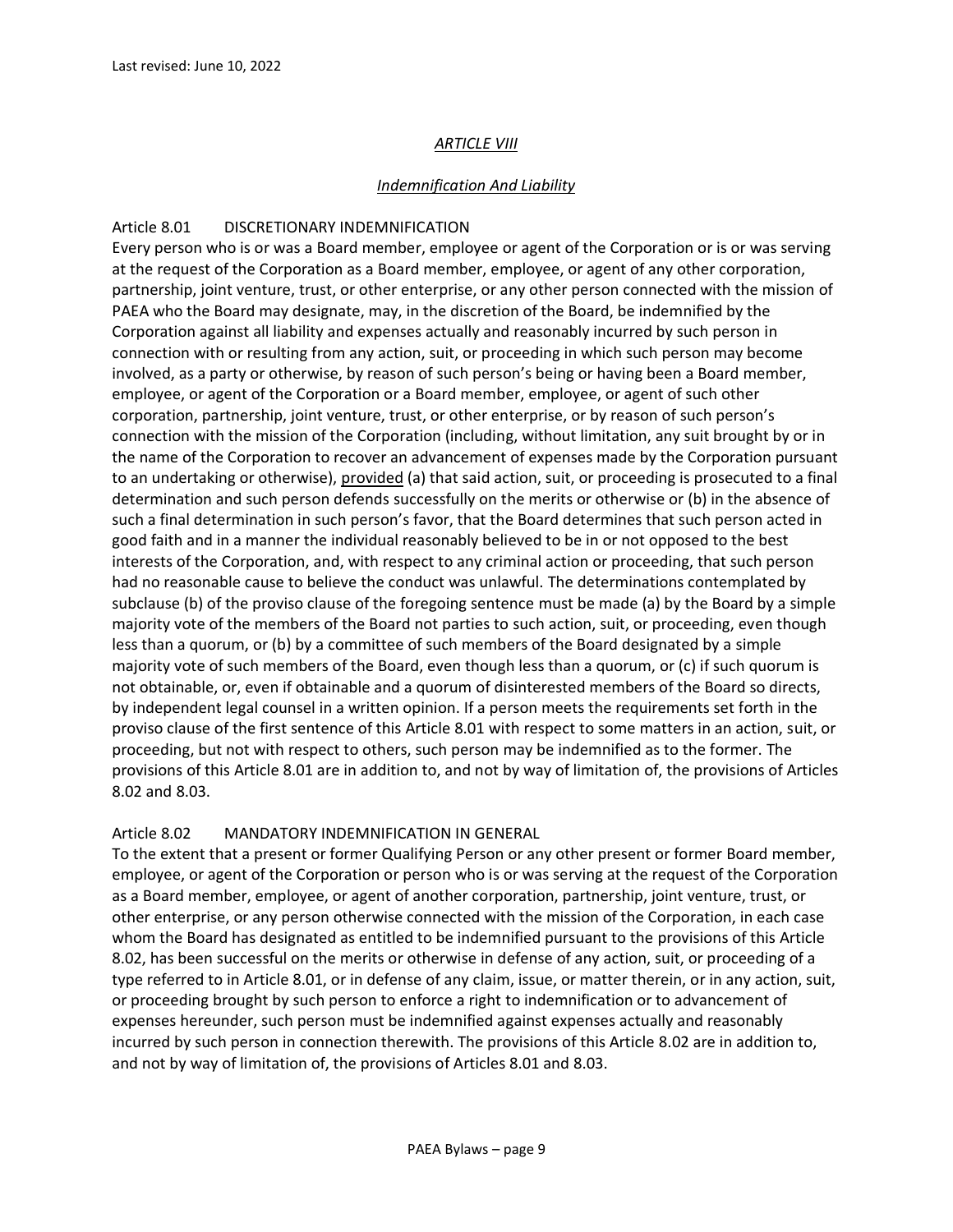### Article 8.03 MANDATORY INDEMNIFICATION OF QUALIFYING PERSONS

Every person who is or was a Qualifying Person of the Corporation must be indemnified by the Corporation against all liability and expenses actually and reasonably incurred by such person in connection with or resulting from any action, suit, or proceeding in which such person may become involved, as a party or otherwise, by reason of such person's being or having been a Qualifying Person, or by reason of such person's connection with the mission of the Corporation, provided that the Board determines that such person acted in good faith and in a manner the individual reasonably believed to be in or not opposed to the best interests of the Corporation and, with respect to any criminal action or proceeding, that such person had no reasonable cause to believe the conduct was unlawful. Notwithstanding the provisions of the foregoing sentence, except as provided in Article 8.02 with respect to actions, suits, and proceedings to enforce rights to indemnification or advancement of expenses, the Corporation is required to indemnify a Qualifying Person in connection with an action, suit, or proceeding (or part thereof) initiated by such Qualifying Person only if such action, suit, or proceeding (or part thereof) was authorized by the Board. The determinations contemplated by the proviso clause of the first sentence of this Article 8.03 are made (a) by the Board by a simple majority vote of the members of the Board who are not parties to such action, suit, or proceedings, even though less than a quorum, or (b) by a committee of such members of the Board designated by simple majority vote of such members of the Board, even though less than a quorum, or (c) if such quorum is not obtainable, or, even if obtainable and a quorum of disinterested members of the Board so directs, by independent legal counsel in a written opinion. If a Qualifying Person meets the requirements set forth in the proviso clause of the first sentence of this Article 8.03 with respect to some matters in an action, suit, or proceeding, but not with respect to others, such person is entitled to indemnification as to the former. The provisions of this Article 8.03 are in addition to, and not by way of limitation of, the provisions of Articles 8.01 and 8.02.

### Article 8.04 ACTIONS BY OR IN THE RIGHT OF THE CORPORATION

In the case of any action, suit, or proceeding by or in the right of the Corporation: (a) no indemnification is made with respect to any claim, issue, or matter as to which the person seeking indemnification has been adjudged to be liable to the Corporation unless, and only to the extent that, the court in which such action or suit was brought or the Superior Court of the District of Columbia has determined upon application that, despite the adjudication of liability but in view of all the circumstances of the case, such person is fairly and reasonably entitled to indemnity for reasonable expenses as such court deems proper; and (b) indemnification extends only to expenses and specifically not extend to any liability.

### Article 8.05 ADVANCES OF EXPENSES

The Corporation may allow advances against expenses on terms fixed by the Board subject to an obligation to repay if indemnification proves unwarranted. Expenses actually and reasonably incurred by a person in defending any action, suit, or proceeding in which such person is involved as a party or otherwise by reason of such person's being or having been a Qualifying Person must be paid by the Corporation in advance of the final disposition of such action, suit or proceeding upon receipt of an undertaking by or on behalf of such person to repay such amounts if it is ultimately determined that such person is not entitled to be indemnified by the Corporation.

#### Article 8.06 APPLICABILITY

The indemnification provided by this Article VIII is not exclusive of any other rights to which any person seeking indemnification may be entitled under any bylaw, agreement, vote of disinterested members of the Board, or otherwise, both as to action in an official capacity and as to action in another capacity while holding such office; it continues after such a person has ceased to hold the office and it inures to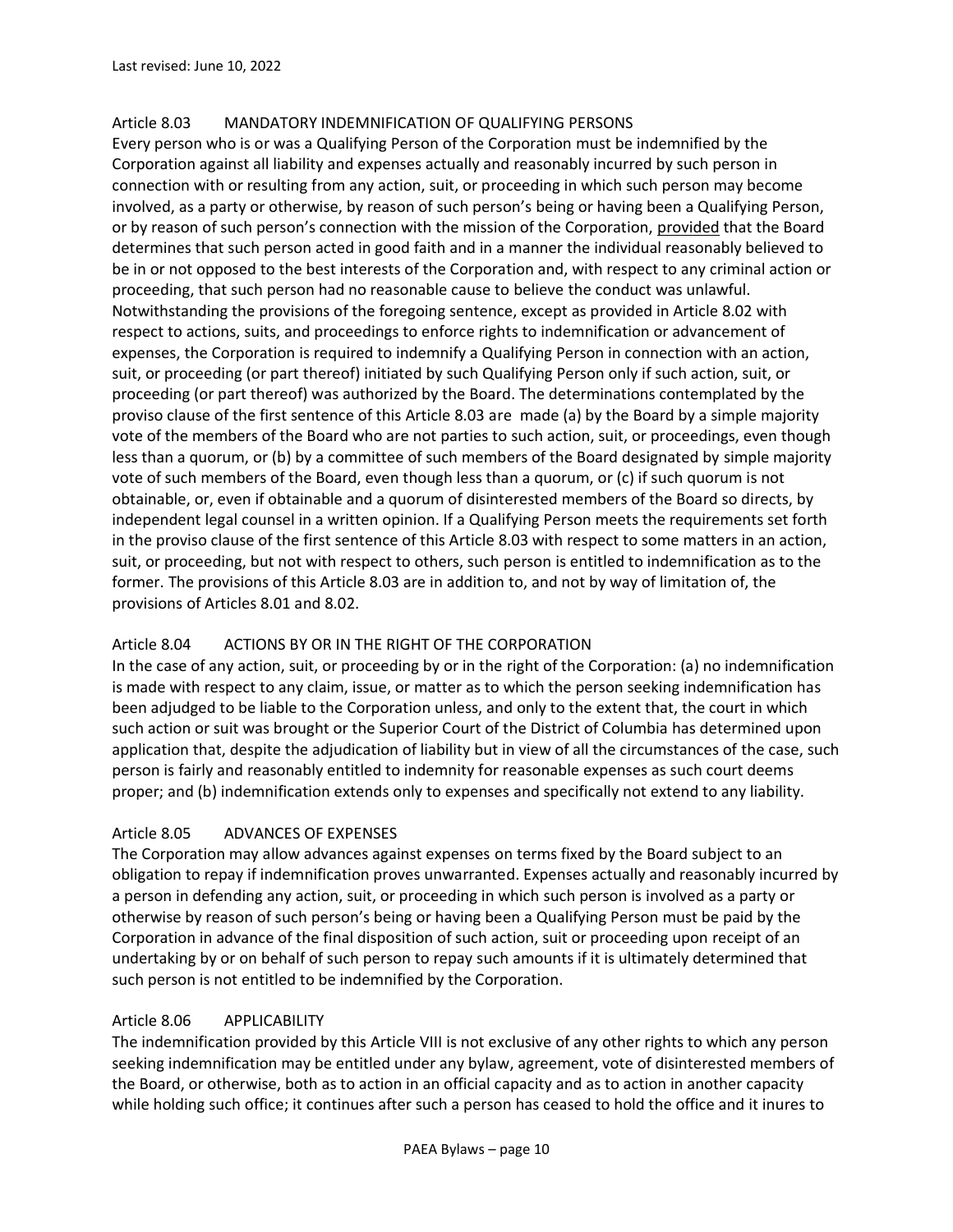the benefit of the heirs, executors, and administrators of such a person. This Article VIII must not be construed to authorize indemnification in any case or for any liability or expense where such indemnification would not be lawful. This Article VIII applies to actions, suits, or proceedings made or commenced after the adoption hereof, whether arising from acts or omissions to act occurring before or after the adoption hereof.

### Article 8.07 INSURANCE

The Corporation may purchase and maintain insurance on behalf of any person who is or was a member of the Board, employee, or agent of the Corporation or of any other corporation, partnership, joint venture, trust, or other enterprise which such person served at the request of the Corporation against all liability and expenses incurred by such person in any such capacity, or arising out of such person's status as such, whether or not such person may have a right to be indemnified by the Corporation against such liability and expenses under this Article VIII. The Corporation must maintain at least the liability insurance required by the District of Columbia Nonprofit Corporation Act as a condition of limited liability therein provided.

### Article 8.08 CERTAIN DEFINITIONS

For the purposes of this Article VIII: (a) "expenses" includes, but is not limited to, fees and disbursements of legal counsel; (b) "liability" includes amounts of any judgment, fine, or penalty, and reasonable amounts paid in settlement; (c) "action, suit, or proceeding" (unless otherwise limited) includes every claim, action, suit, or proceeding, whether civil or criminal, derivative or otherwise, administrative or investigative, and any appeal relating thereto, and any reasonable apprehension or threat of any such action, suit, or proceeding; (d) references to "other enterprises" includes employee benefit plans, references to "fines" includes any excise taxes assessed on a person with respect to any employee benefit plan, references to "serving at the request of the Corporation" includes any service as a member of the Board, employee or agent of the Corporation which imposes duties on, or involves services by, such member of the Board, employee, or agent with respect to an employee benefit plan, its participants or beneficiaries, and a person who acted in good faith and in a manner such person reasonably believed to be in the interest of the participants and beneficiaries of an employee benefit plan is deemed to have acted in a manner "not opposed to the best interests of the Corporation;" (e) "Qualifying Person" is defined as the President, President Elect, Immediate Past President, Secretary, Treasurer, CEO, Directors at Large, the Student Director, any other officers of the Corporation elected or appointed by the Board or the membership, and members of advisory bodies created pursuant to Article VI who have been approved by the Board; and (f) the termination of any action, suit or proceeding by judgment, order, settlement, conviction, or upon a plea of nolo contendere or its equivalent, does not, of itself, create a presumption that the conduct of the person seeking indemnification did not meet the standard of conduct set forth the proviso clauses of the first sentences of Articles 8.01 and 8.03.

#### Article 8.09 SEVERABILITY

If any clause, provision or application of this Article is determined to be invalid, the other clauses, provisions or applications are not affected but remain in full force and effect.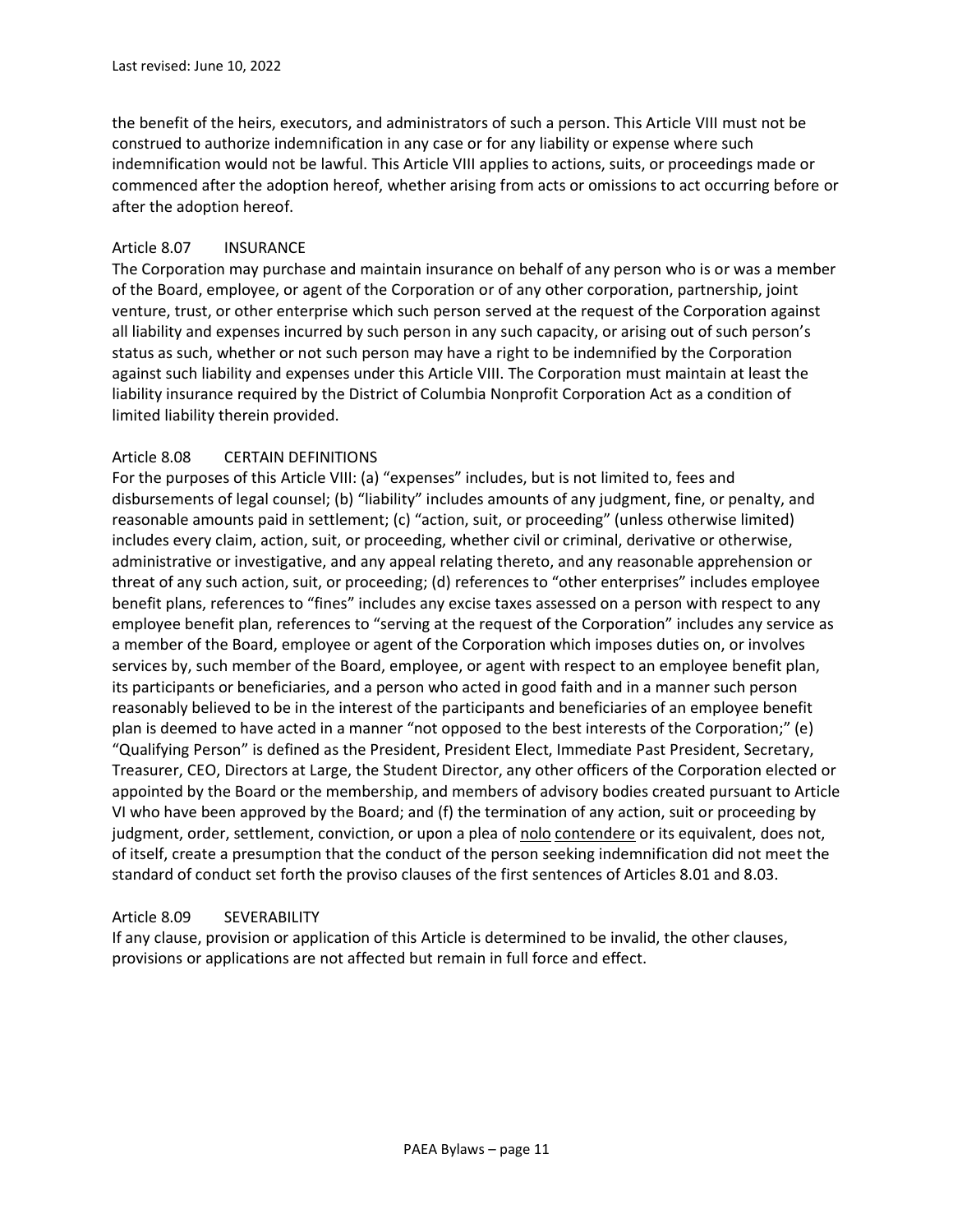# *ARTICLE IX*

### *Miscellaneous Provisions*

### Article 9.01 BYLAWS AMENDMENTS

Amendments to these Bylaws may be initiated by the Board, an advisory body, or a Member Program. Proposed amendments from an advisory body or a Member Program to be brought forth at the annual membership meeting must be submitted in writing to the PAEA national office a minimum of 75 days before the annual membership meeting. Proposed amendments from the Board must be submitted to the Governance & Ethics Board ("GEB") a minimum of 30 days before the annual membership meeting.

All motions submitted by the deadline, including financial implications and a statement from the GEB on the motion's implications, must be published in the *PAEA Networker* and/or other appropriate communications vehicles at least 20 days prior to the Business Meeting.

Late motions are defined as those motions submitted after the deadline but prior to the 20-day notice of publication. The GEB will review each late motion and report to the Board. A two-thirds (2/3) vote of the Member Programs present and voting is necessary to accept the late motions for consideration.

Emergency motions shall be defined as those motions submitted after the 20-day notice. Emergency motions are to be submitted under "additional new business" and distributed to the Member Programs for review. Emergency motions require an 80 percent vote of Member Programs present and voting for consideration.

The Bylaws may be amended by Member Programs at a meeting at which a quorum of Member Programs is present, as defined in Article 5.01, by a two-thirds vote of Member Programs present and voting, if the advance notice required above is provided.

The GEB has the authority to correct typographical, formatting, and grammatical errors provided they do not alter the intent of the PAEA Bylaws. The GEB gives an accounting of these changes to the Board and the membership.

These Bylaws may also be altered, amended, or repealed and new Bylaws may be adopted with review and recommendation by the GEB, and by the affirmative vote of two-thirds (2/3) of the Board and subsequent approval by the membership, provided that any such alteration, amendment, repeal or adoption is consistent with requirements of section  $501(c)(3)$  of the Internal Revenue Service Code.

Article 9.02 CONFLICTING INTERESTS/CONFLICT OF INTEREST POLICY The Corporation maintains a Conflict of Interest Policy.

### Article 9.03 CORPORATE SEAL

The official seal of the Corporation shall have inscribed thereon the name of the Corporation and be in such form and contain such other words and/or figures as the Board determines. The official seal may be used by printing, engraving, lithographing, stamping or otherwise making, placing, or affixing or causing to be printed, engraved, stamped, or otherwise made, placed or affixed upon any paper or